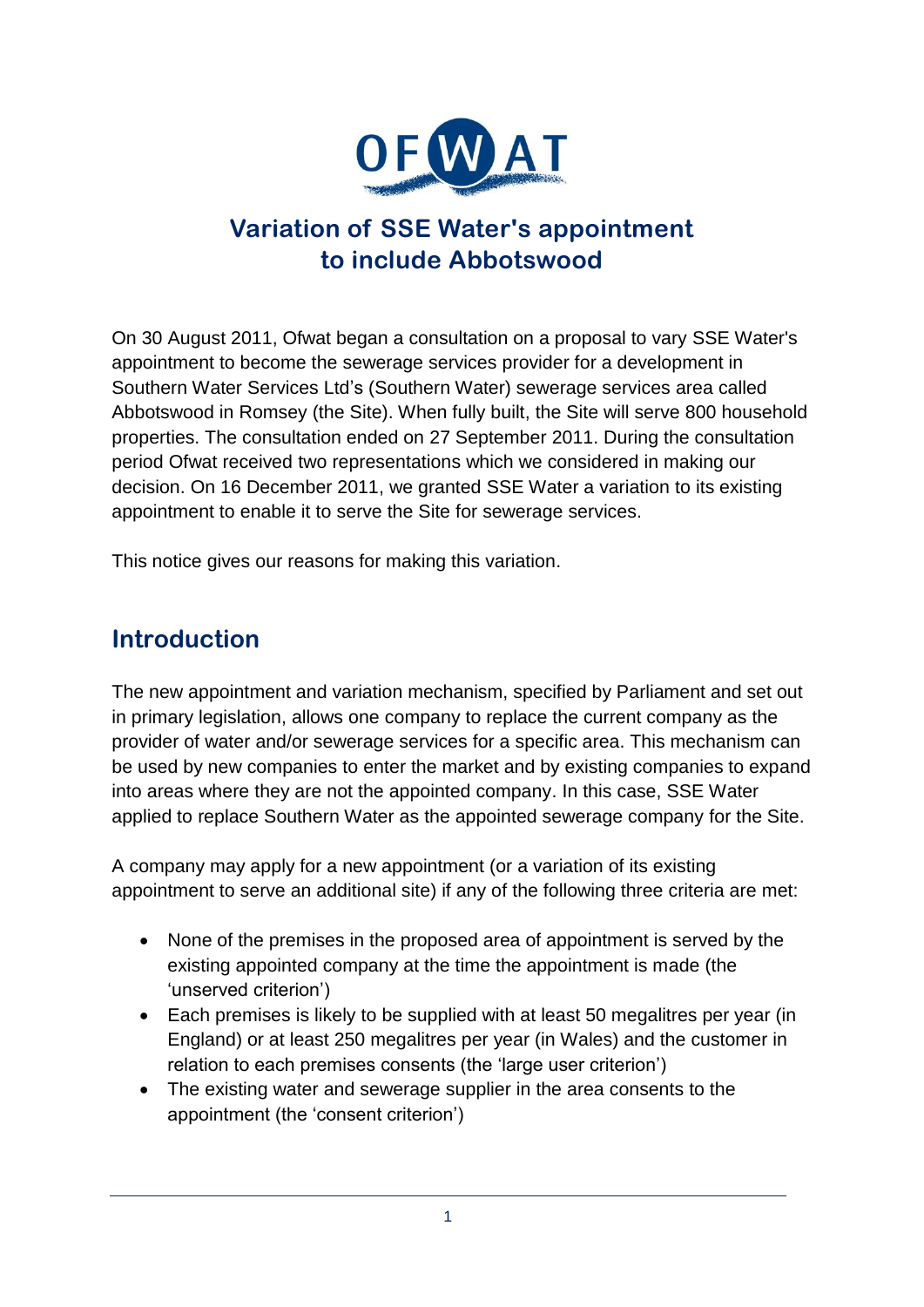When considering applications for new appointments and variations, Ofwat operates within the statutory framework set out by Parliament, including our duty to protect consumers wherever appropriate, by promoting effective competition. In particular, in relation to unserved sites, we seek to ensure that the future customers on the site – who do not have a choice of supplier – are adequately protected. When assessing applications for new appointments and variations, the two key policy principles we apply are:

- 1. Customers, or future customers, should be no worse off than if they had been supplied by the existing appointee; and
- 2. Ofwat must be satisfied that an applicant will be able to finance the proper carrying out of its functions as a water and/or sewerage company.

Entry and expansion (and even the threat of such by potential competitors) can lead to benefits for different customers (such as household and non-household customers and developers of new housing sites). Benefits can include price discounts, better services, environmental improvements and innovation in the way services are delivered.

Benefits can also accrue to customers who remain with the existing appointee, because when the existing appointee faces a challenge to its business, that challenge can act as a spur for it to raise its game. We believe the wider benefits of competition via the new appointments and variations mechanism can offset any potential disbenefits for existing customers that might arise. We consider these potential disbenefits in more detail below.

# **The application**

SSE Water applied to be the sewerage appointee for the Site under the unserved criterion set out in section 7(4)(b) of the Water Industry Act 1991 (WIA91). SSE Water proposed to serve the Site by entering into a bulk discharge agreement with Southern Water.

### **Unserved status of the site**

To qualify under the unserved criterion, an applicant must show that at the time the appointment is made, none of the premises in the proposed area of appointment will be served by the existing appointee. SSE Water submitted a report (from an independent professional advisor appointed by it) which verified the Site as unserved and Southern Water did not dispute the findings of that report. Having considered this report, we concluded that the Site was unserved for sewerage.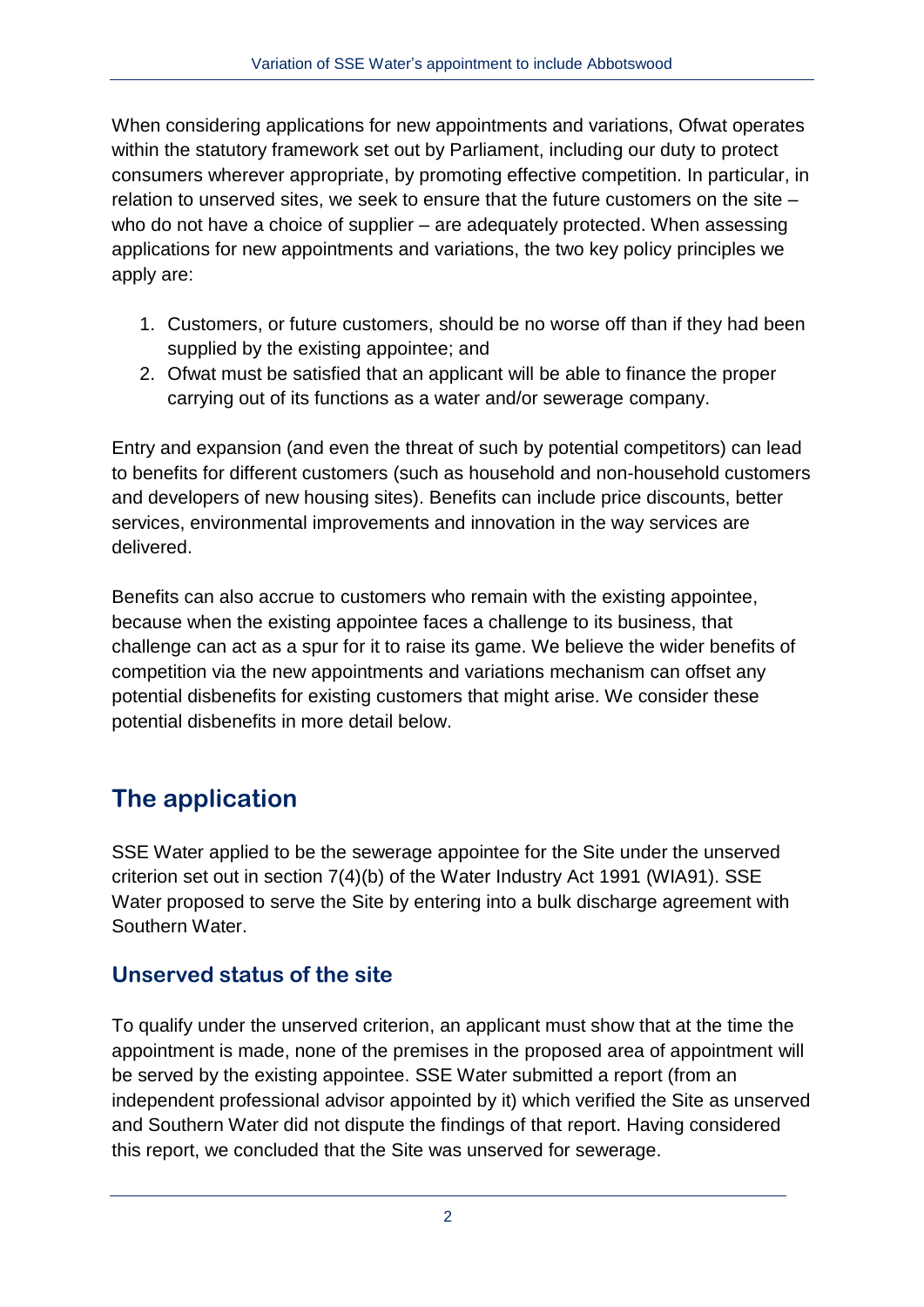### **Financial viability of the proposal**

We will only make an appointment if we are satisfied that the proposal poses a low risk of being financially non-viable. We assess the risk of financial viability on a site by site basis and also consider the financial position of the company as a whole.

Based on the information available to us, we concluded that the proposal was of low risk of being financially non-viable. We considered the impact of granting this variation on the financial position of the appointee as a whole. Having done this we were satisfied that granting this variation posed a low risk of a significant negative impact on the financial position of SSE Water.

#### **Assessment of 'no worse off'**

SSE Water will match the household volumetric charges for sewerage services of Southern Water, but will provide a 3% discount on the standing charge for that service. We have approved SSE Water's Codes of Practice and Charges Scheme and are satisfied that customers will be offered an appropriate level of service. As such, we consider that customers will be 'no worse off' being served by SSE Water instead of by Southern Water.

### **Effect of appointment on Southern Water's customers**

We have looked at this potential impact by calculating the upper bound effect that could occur, while noting that in practice this figure is unlikely to eventuate as it does not account for the costs that Southern Water will avoid by not serving the site.

We have calculated this upper bound by comparing how much Southern Water might have expected to receive in revenue from serving the Site directly, with the revenues it might expect from serving the Site indirectly via a bulk discharge agreement with SSE Water. The calculation necessarily depends on a range of assumptions about what revenues **might** have been received and incurred, and what the customer base in Southern Water's area **might** have been if it had supplied the Site. There are clearly difficulties involved in quantifying the effect on Southern Water and it is necessary to use a simplified set of figures. We have expressed the effect in 'per bill' terms to try and quantify the possible effect in an easily understandable way.

We consider that the upper bound of the **potential** effect could amount to approximately a £0.02 increase per annual bill for each of Southern Water's existing sewerage customers when the site is fully built in 2018.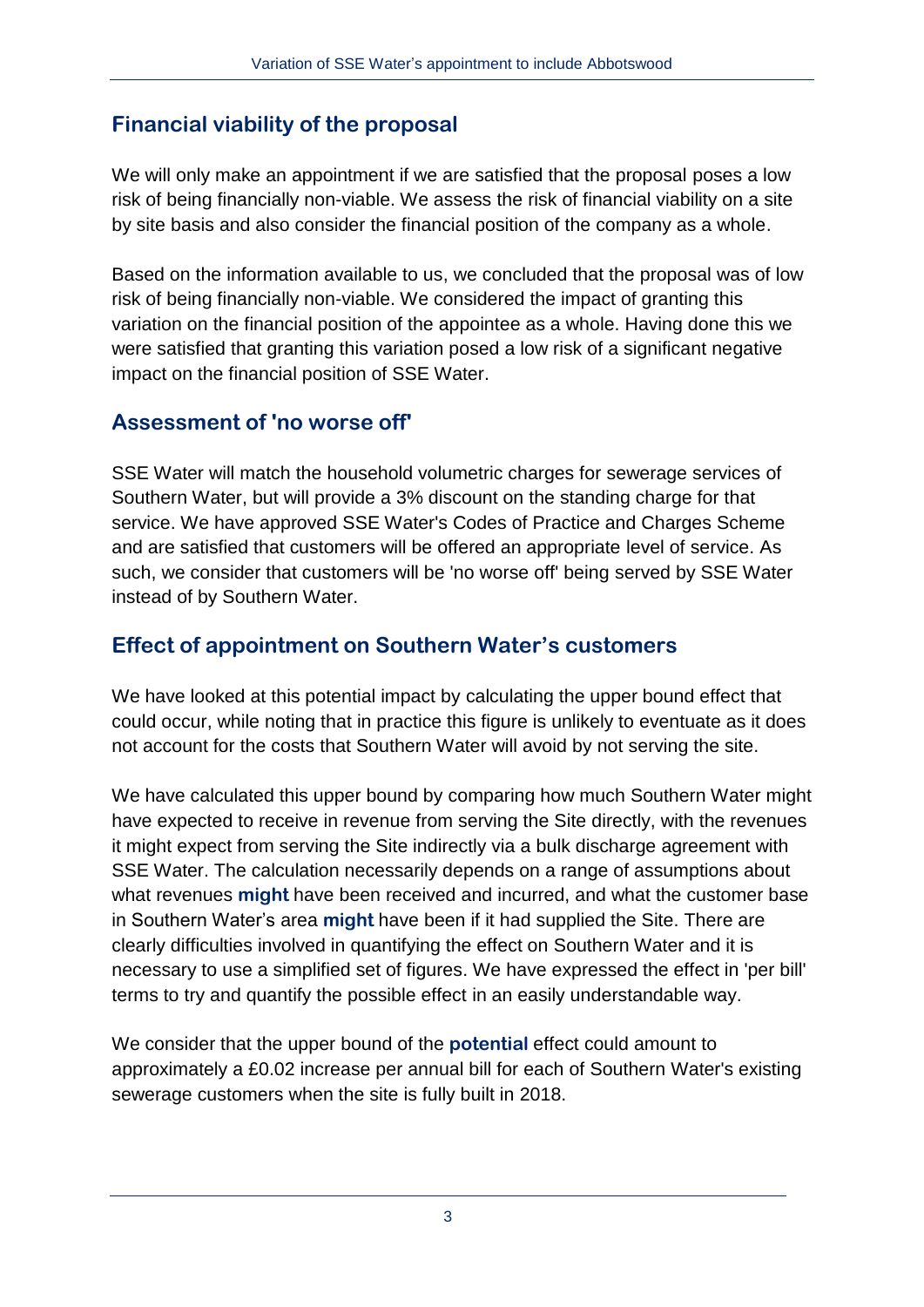However, it should be noted that this upper bound effect is unlikely to eventuate. This is because it simply takes into account the revenues that an existing appointee forgoes and does not take into account the costs that Southern Water avoids as a result of them not serving the site but dealing instead with SSE Water as an individual customer at the boundary of the site (costs they avoid may include, for example, on-site capital expenditure, operational expenditure, capital maintenance costs and retail costs).

Furthermore, this approach does not take account of the additional benefits to customers that may arise from the new appointments mechanism.

Given this, it is not evident that Southern Water's customers will automatically see their bills increase by this amount. In this case, we consider this potential effect is outweighed by the benefits of granting this variation.

#### **Developer choice**

Ofwat takes into consideration the choices of the site developer. In this case, the developer said that it wanted SSE Water to be the water and sewerage company for the Site.

## **Responses received to the consultation**

We received two responses to our consultation, from the Consumer Council for Water (CCWater) and the Environment Agency. We considered the responses before making the decision to vary SSE Water's appointment. The main points raised in the responses are set out below.

### **CCWater**

CCWater does not object to the granting of this variation, but it makes the following points:

#### **It would expect new appointees to provide consumers with prices, services and service guarantees that match, and ideally better those of the existing company.**

We are satisfied that customers on the Abbotswood site will be no worse off being served by SSE Water than they would have been had they been served by Southern Water. Requiring applicants to show a demonstrable (and certain) benefit to customers, rather than our 'no worse off' test, would be an unnecessarily high hurdle